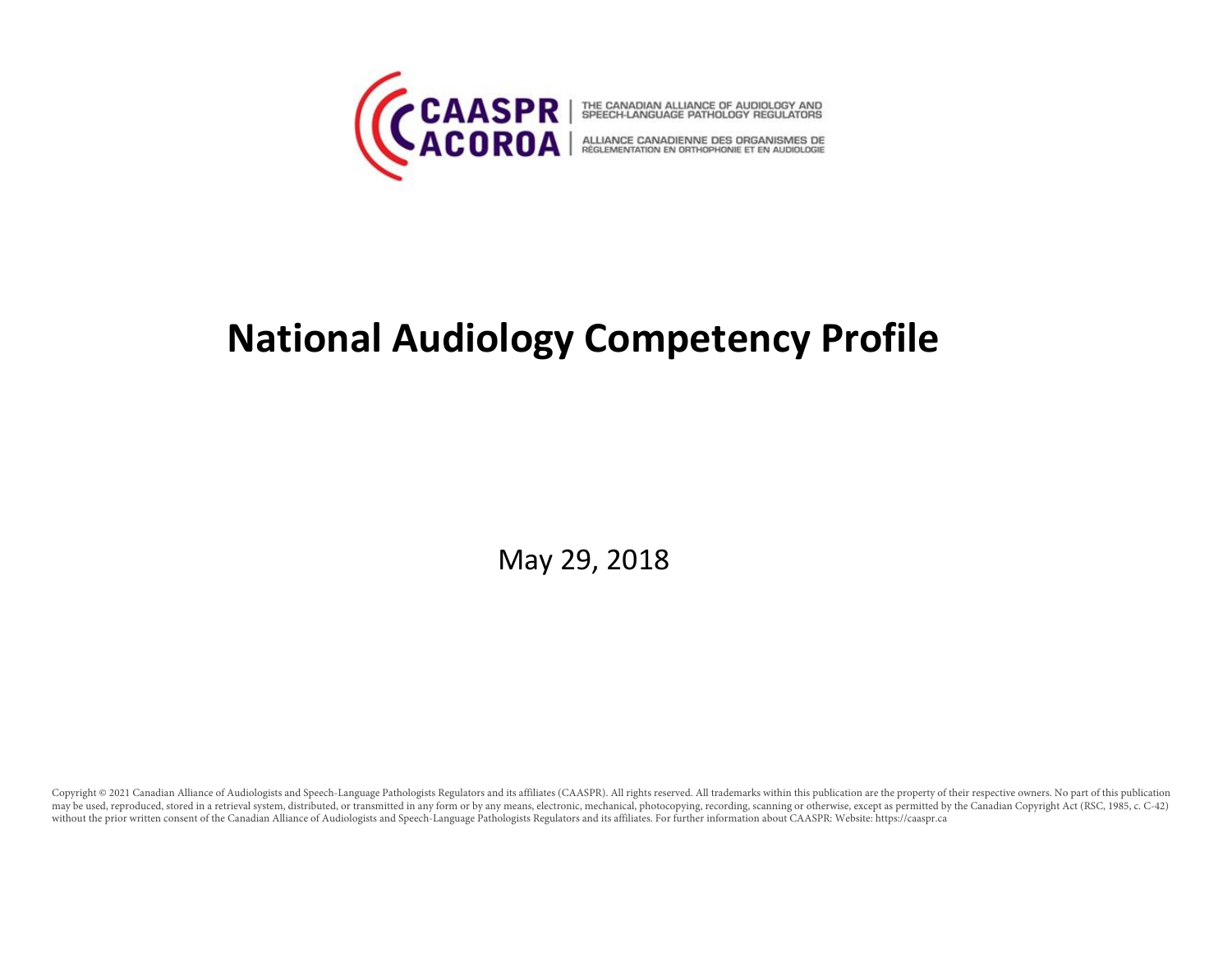# Index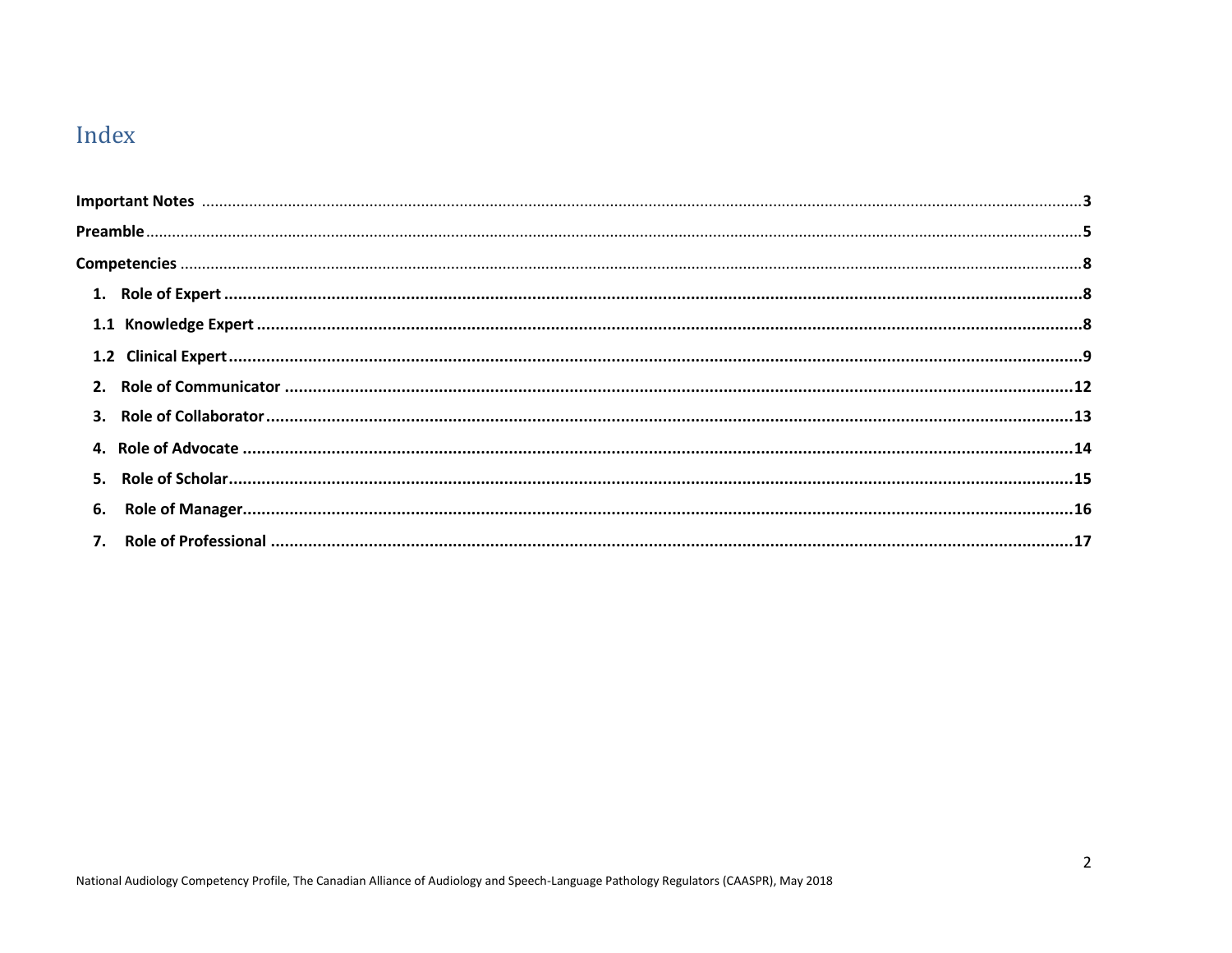# **National Audiology Competency Profile**

#### **Important notes about the reading of the National Audiology Competency Profile.**

- 1. The following National Audiology Competency Profile provides information about the minimum abilities required of an audiologist entering practice in the regulated provinces of Canada. The document consists of a Preamble (including definitions) and seven 'roles'. Within each role is a set of essential competencies with their related sub-competencies. Together, all of the components of the National Audiology Competency Profile describe the capabilities that each clinician must be able to demonstrate upon entry-to-practice in Canada. **To comprehensively understand what is expected of an audiologist entering practice in Canada, it is imperative that the reader review each of the Preamble and all seven roles.**
- 2. The competency chart consists of the seven roles required of an audiologist. The seven roles in the competency document are:

Role 1: Expert, Role 2: Communicator, Role 3: Collaborator, Role 4: Advocate, Role 5: Scholar, Role 6: Manager, and Role 7: Professional

Each of these roles describes competencies that audiologists are required to bring to every aspect of their professional lives. The construction of the document is such that there is interplay between the competencies in the difference roles. This means that essential and sub-competencies contained in one role will be demonstrated simultaneously with those from other roles, such that in a given task or act, a clinician may be demonstrating multiple essential (and therefore sub-) competencies at once. For example, as a clinician is demonstrating a sub-competency outlined in the Expert role (e.g., conducting an assessment), it is understood that the clinician will at the same time be demonstrating their competence in essential and sub-competencies from other roles, such as the Communicator and Collaborator roles.

3. The Preamble was created to provide background information on the training and areas of practice of an audiologist. Additionally, the Preamble contains two guiding principles that permeate every aspect of a clinician's work, namely, Informed Consent, and a Client-Centered approach. The information contained in the Preamble was organized outside of the competency chart for the sake of a)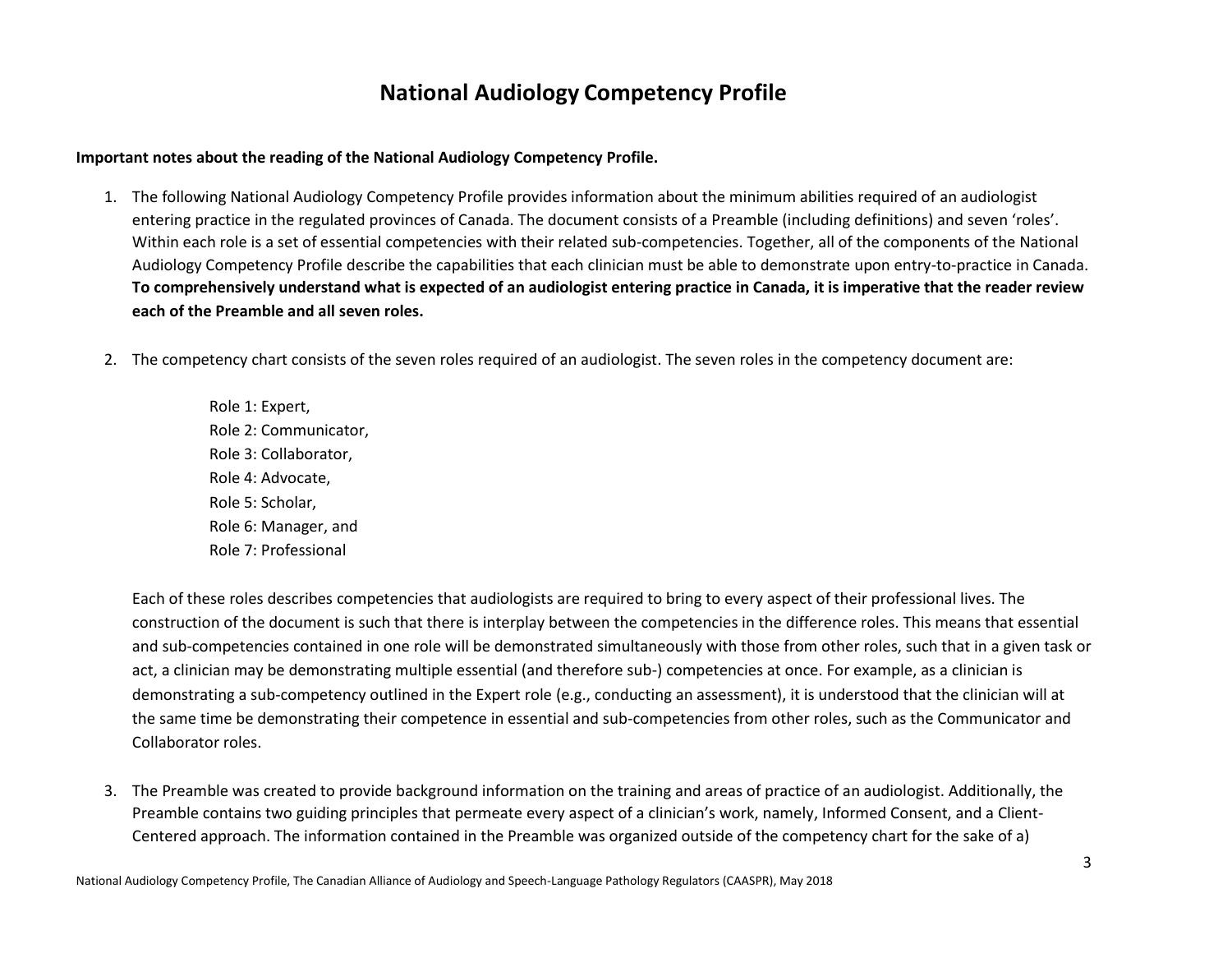enhancing the focus on the information contained in the Preamble, as well as b) enhancing the clarity of the competency chart by reducing the amount of information provided in the chart. It is important to note that locating the information in the Preamble in no way minimizes the importance of that information. **Information in the Preamble is to be considered as important to an audiologist's practice as the information provided in the competency chart.**

The definitions included in this document were provided for terms that could be considered vague. The definitions provide the usage of the terms as they are to be understood in this document.

- 4. It was desired that duplication of essential and sub-competencies be minimized in the document. Therefore when reading the document, the reader should assume that an essential competency (or sub-competency) in one role applies across all facets of a clinician's performance. As an example, a clinician's communicative ability does not need to be repeated in the Expert Role (Role #1), given that competencies related to their communicative ability are included in the Communicator Role (Role #2).
- 5. Following a similar aim to create a document that is clear and succinct, adverbs, such as those describing the 'effectiveness' or the 'appropriateness' of an ability or activity by the audiologist have generally been avoided in this document. It is assumed in this document that an individual who is competent will demonstrate an 'effective' level of skill in each of the essential and sub-competencies in this document and/or perform them in an 'appropriate' manner.
- 6. It should also be noted that clinicians' level of skill in these competencies should rise throughout their careers, meaning that an entry-topractice audiologist would likely perform these competencies at a lower level compared to a more experienced clinician. It was not intended that this range of performance would be reflected in this document. Instead, for the purpose of this document, it is expected that an audiologist will demonstrate the essential and sub-competencies at a minimal competency level which is sufficient for safe and effective practice, as required by the regulatory bodies.
- 7. Given that legislation differs across the regulated jurisdictions in Canada, each clinician must practice in accordance with regulatory provisions of the jurisdiction in which she or he is registered and practicing.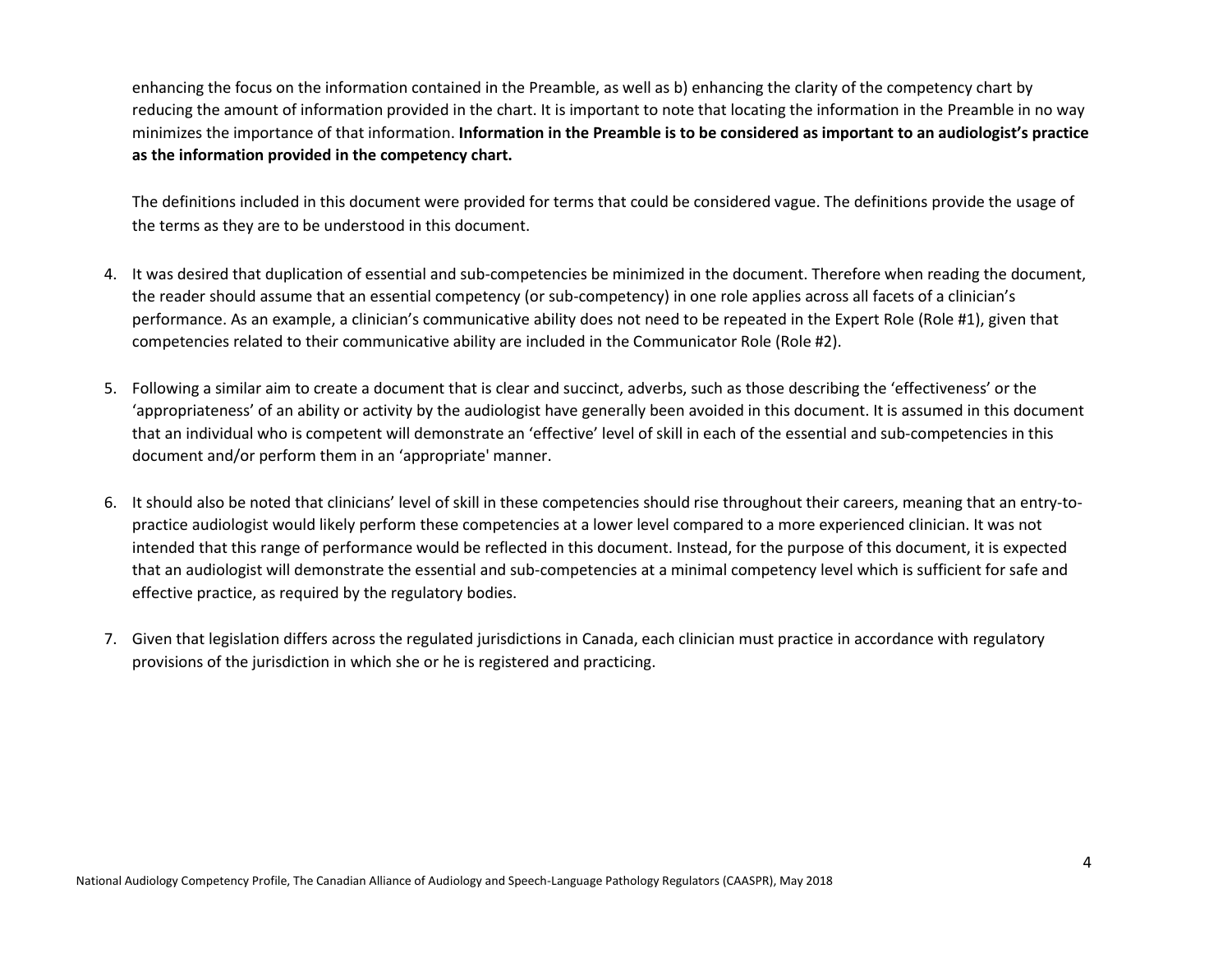# **Preamble**

#### Roles, Background Knowledge and Professional Contexts of an Audiologist

Audiologists are experts in the prevention, identification, assessment, treatment and (re)habilitation of auditory and vestibular difficulties. Audiologists preserve and (re)habilitate auditory and vestibular functioning in individuals across the lifespan in order to improve their quality of life and maximize their participation in society.

After the completion of a professional Master's degree in Audiology, audiologists entering practice in Canada have the knowledge, skills and judgment to provide services related, but not limited, to<sup>1</sup>:

- Auditory Function
- Vestibular Function
- Hearing Conservation
- Tinnitus, Hyperacusis and Misophonia
- Auditory Processing Disorders
- Cerumen Management
- Prescription and Dispensing of Hearing Aids
- Assistive Listening and Alerting Devices
- Implantable Hearing Devices
- Audiologic Rehabilitation

Audiologists work autonomously and in collaboration with many health and educational professionals across a variety of settings, including, but not limited to, private audiology clinics, hospitals, schools, rehabilitation centres and hearing aid manufacturers.

#### **Language Proficiency**

 $\overline{a}$ 

Language proficiency is central to the safe and effective practice of Audiology in Canada. Minimum requirements in all four domains of language (reading, writing, speaking, and listening) are necessary to perform the competencies listed. To this end, provincial regulators require proof of language proficiency (EN or FR) as a condition of licensure.

National Audiology Competency Profile, The Canadian Alliance of Audiology and Speech-Language Pathology Regulators (CAASPR), May 2018  $1$  Note that while clinicians entering practice in Canada must demonstrate all of the competencies included in this document, individual jurisdictions may vary in the services that registered audiologists are authorized to perform. In some jurisdictions clinicians must complete additional training to obtain advanced certificates which will allow them to provide service in a particular area of practice. Please check with the relevant regulatory body for further information.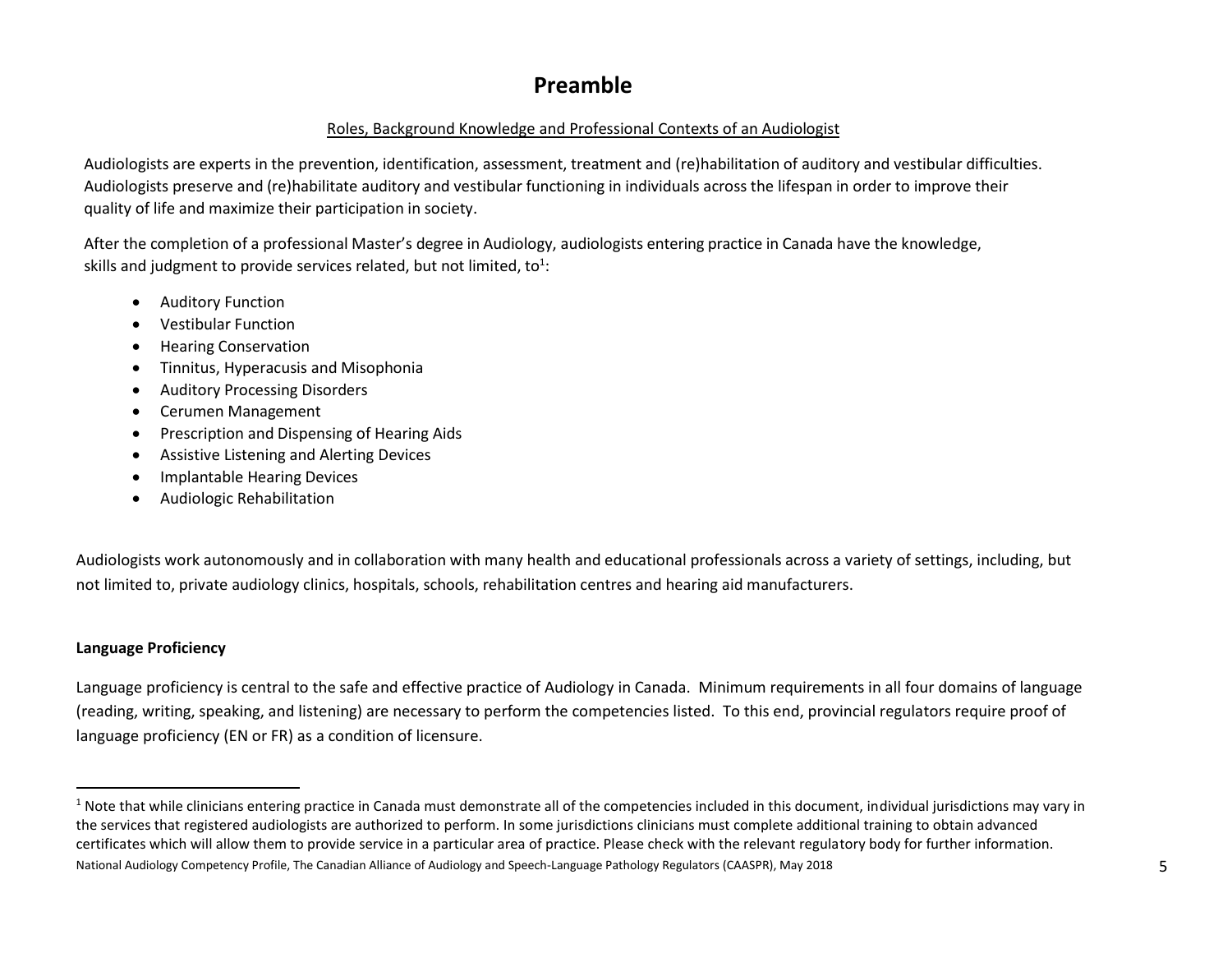#### **Informed Consent**

Audiologists provide services only when informed consent has been obtained, following provincial and territorial legislation. Typically, informed consent requires the audiologist to provide information on the proposed clinical activity or procedure, explain the risks and benefits, and alternative courses of action. Also, the audiologist must ensure that the individual, or their substitute decision-maker, knows that consent to part or all of the clinical activity or procedure can be withdrawn at any time. For a more comprehensive description of informed consent, please refer to the relevant jurisdiction's policies.

#### **Client-Centred Care**

Client-centred care is central to all clinical decisions made by audiologists. This guiding principle means that audiologists:

- Engage the client in identifying concerns, priorities, values, beliefs, assumptions, expectations and desires to inform assessment and intervention;
- Demonstrate respect for the client's rights, dignity, uniqueness and equal opportunity;
- Examine the client's personal, social, educational and professional contexts;
- Promote the client's participation in decision-making and self-advocacy;
- Develop relationships with the client and collaborators as appropriate, to support the needs of the client; and
- Incorporate knowledge of, and respond to, the unique needs of linguistically, sexually and culturally diverse populations into practice.

#### **Definitions**

#### Essential Competency

An ability required of an audiologist at entry-to-practice in Canada.

#### Evidence-Informed

The ongoing process that incorporates evidence from research, clinical expertise, client preferences, and other available resources to make clinical and professional decisions with clients.

#### Client

The individual, group or corporation who receives the services of the audiologist. A client may also be the parent/legal guardian, spouse, or relative of an individual with a communication or feeding and swallowing disorder. For the purposes of this document, the notion of the 'client' may refer to the individual alone, or it may include both the individual and a parent/legal guardian or a significant other.

National Audiology Competency Profile, The Canadian Alliance of Audiology and Speech-Language Pathology Regulators (CAASPR), May 2018 6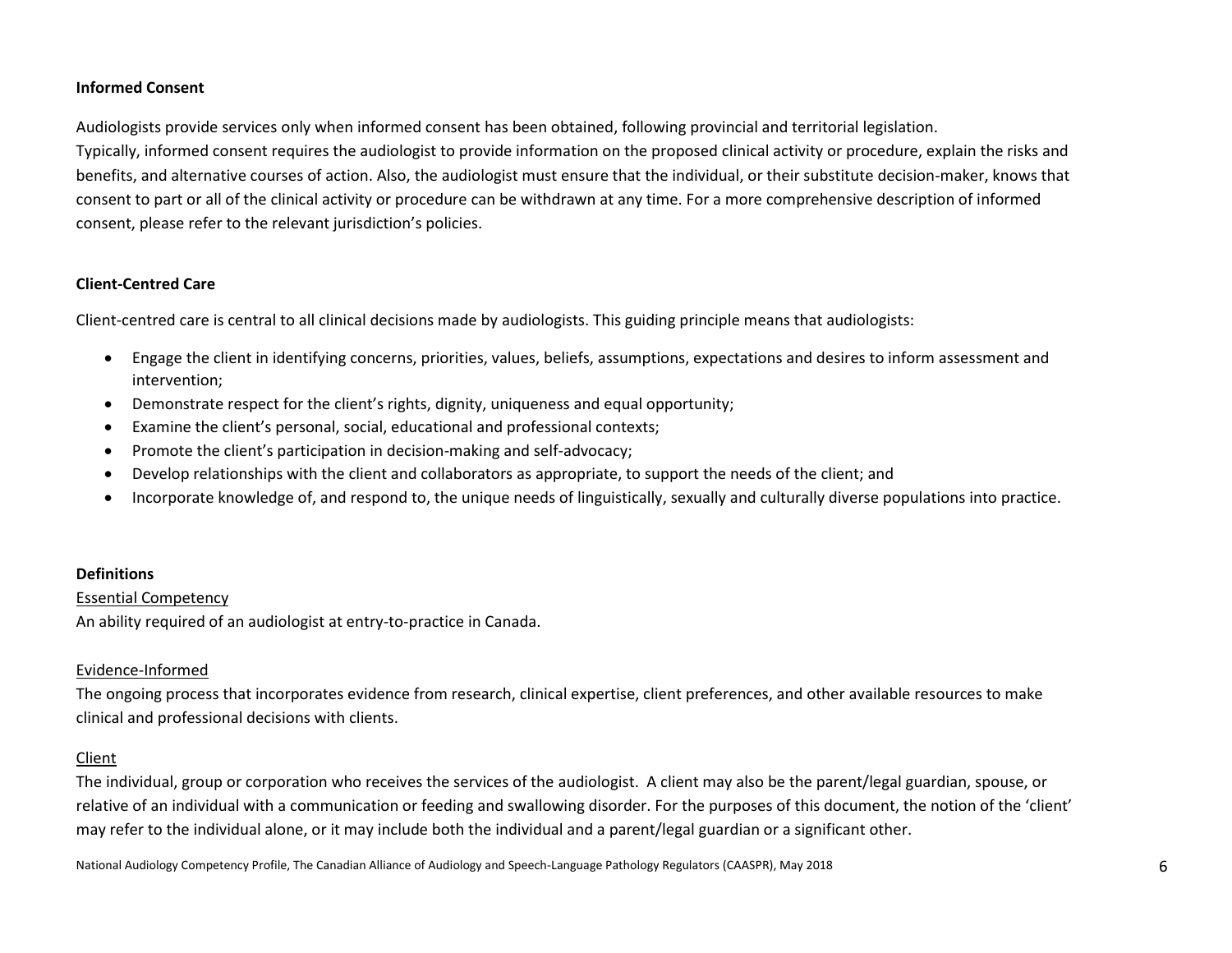#### Sub-Competency

A key component of an essential competency. The combination of multiple sub-competencies describes in greater detail the components of an essential competency.

#### Substitute Decision-Maker

A person who makes decisions on a client's behalf when the client is not mentally capable of making certain decisions about their own property or personal care. Examples of a substitute decision-maker are a legal guardian, parent, family member or Public Guardian and Trustee.

#### Support Personnel

The individuals who work collaboratively supporting the delivery of audiology services through activities that are assigned, monitored and evaluated by audiologists.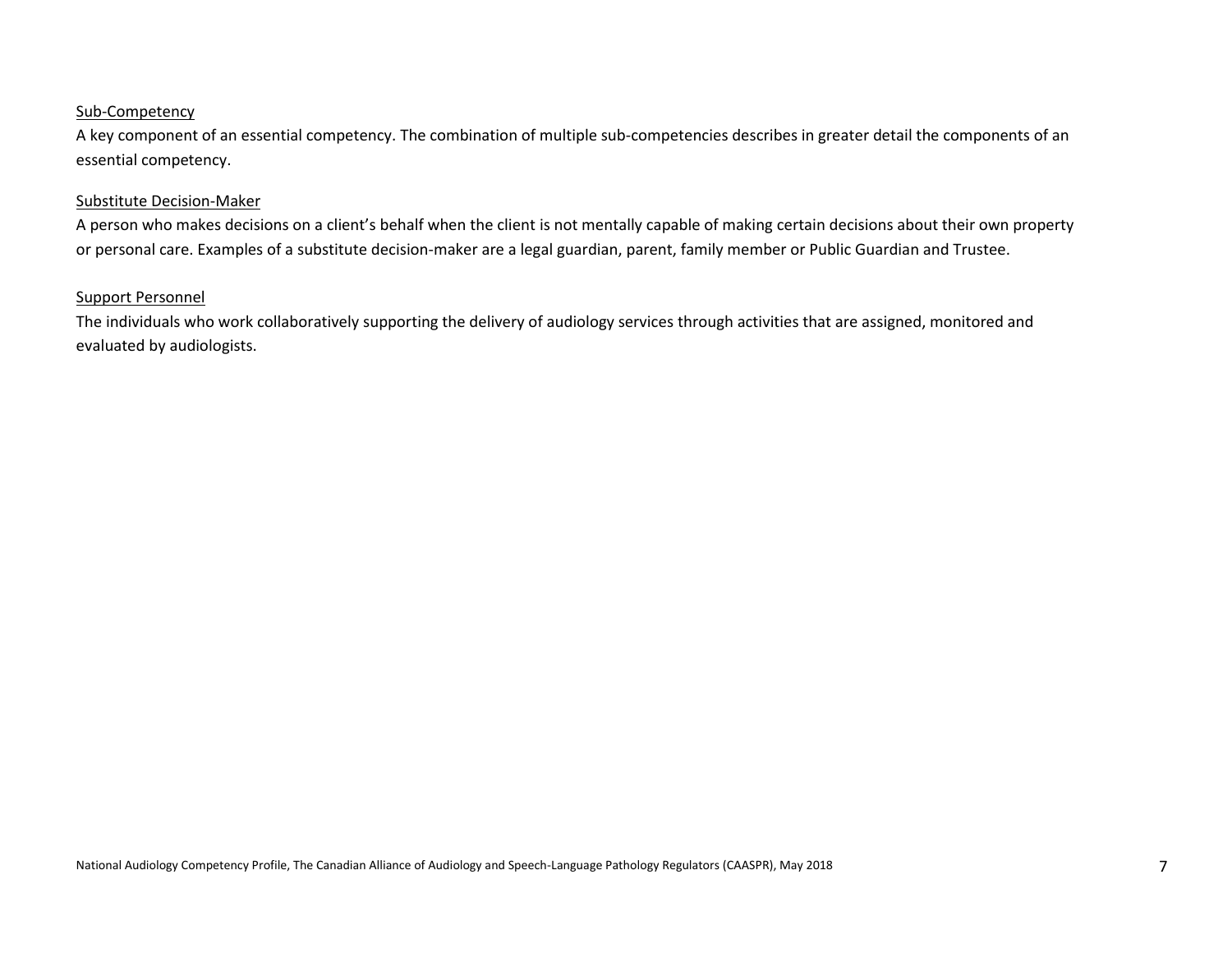#### Audiologists are able to apply their knowledge of auditory and vestibular development and disorders, together with their assessment and intervention skills to provide professional, client-centred care to individuals across the lifespan. This role is central to the function of audiologists. **1.1 Knowledge Expert Essential Competencies Sub-Competencies a. Apply profession-specific knowledge to prevent, identify and manage auditory and vestibular disorders across the lifespan.** i. Apply knowledge of the peripheral and central auditory system to prevent, identify, and manage auditory disorders across the lifespan. ii. Apply knowledge of the vestibular system to identify and manage vestibular disorders across the lifespan. iii. Apply knowledge of diagnostic procedures to the services provided to the client. iv. Apply knowledge of communication, auditory, and vestibular rehabilitation techniques and strategies to minimize the impact of auditory and vestibular disorders on the client. v. Apply knowledge of assessment and management of the acoustic and physical environment to prevent and/or minimize the impact of auditory or communication disorders. vi. Apply knowledge of instrumentation and technology to the management of auditory and vestibular disorders. **b. Apply basic knowledge from relevant fields that apply to communication, auditory and vestibular function across the lifespan.** i. Integrate basic knowledge from relevant fields (e.g., human physiology, acoustics, electroacoustics, psychology) into clinical practice. **c. Apply knowledge of typical and disordered speech and language to the practice of audiology.** i. Apply knowledge of typical and disordered speech and language to the service provided to clients, as applicable. **d. Use evidence and clinical reasoning to guide professional decisions** i. Critically appraise research and other available evidence to inform clinical practice. ii. Integrate current leading evidence and clinical reasoning in clinical practice.

**1. Role of Expert:**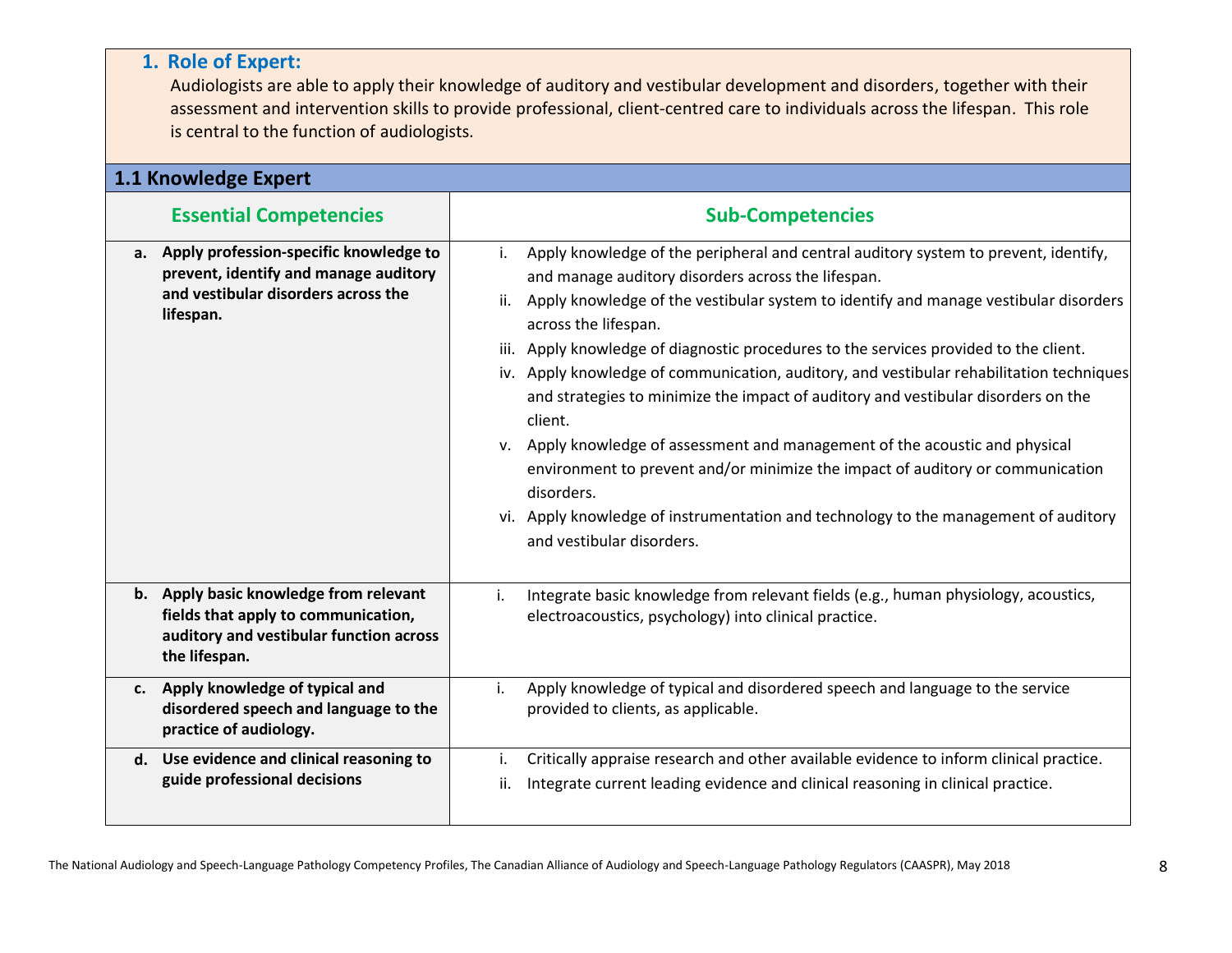|         | <b>1.2 Clinical Expert</b>                                            |                                                                                                                                                                                                                                                                                                                                                                                                                                                                                                                                                                                                                                                                                                            |  |
|---------|-----------------------------------------------------------------------|------------------------------------------------------------------------------------------------------------------------------------------------------------------------------------------------------------------------------------------------------------------------------------------------------------------------------------------------------------------------------------------------------------------------------------------------------------------------------------------------------------------------------------------------------------------------------------------------------------------------------------------------------------------------------------------------------------|--|
| $e_{1}$ | Identify individuals requiring audiology<br>services.                 | Collect and review information from relevant sources (e.g., referrals, reports,<br>i.<br>consultation) to determine an individual's need for an audiology assessment.<br>Manage and promote screening programs (e.g., infant, industrial, school) to identify<br>ii.<br>individuals requiring audiology services.                                                                                                                                                                                                                                                                                                                                                                                          |  |
| f.      | Plan, conduct and adjust an assessment.                               | In partnership with the client, substitute decision-maker and family, as appropriate,<br>i.<br>collect and analyze pertinent personal information about the client (e.g., case history,<br>client goals, expectations, motivations, needs, activity limitations, participation<br>restrictions).<br>Collect and analyze pertinent information from external sources of information (e.g.,<br>ii.<br>previous reports, consultation) required to understand the client's situation.<br>Plan a valid, accurate and reliable assessment, selecting the tools, equipment and<br>iii.<br>techniques that will address the unique needs of the client.<br>Conduct the assessment, modifying as necessary.<br>iv. |  |
| g.      | Analyze and interpret assessment<br>results.                          | Interpret the assessment data using knowledge, skill and judgment.<br>i.<br>Integrate the data and formulate a conclusion (e.g., regarding site of lesion,<br>ii.<br>functionality, reliability, needs of the client).                                                                                                                                                                                                                                                                                                                                                                                                                                                                                     |  |
| h.      | Develop and share recommendations<br>based on the assessment results. | Develop recommendations for intervention, including appropriate technology,<br>i.<br>modifications to the acoustic environment and/or referrals.<br>Discuss the assessment findings, recommendations and implications with the client<br>ii.<br>and other relevant individuals and/or organizations.                                                                                                                                                                                                                                                                                                                                                                                                       |  |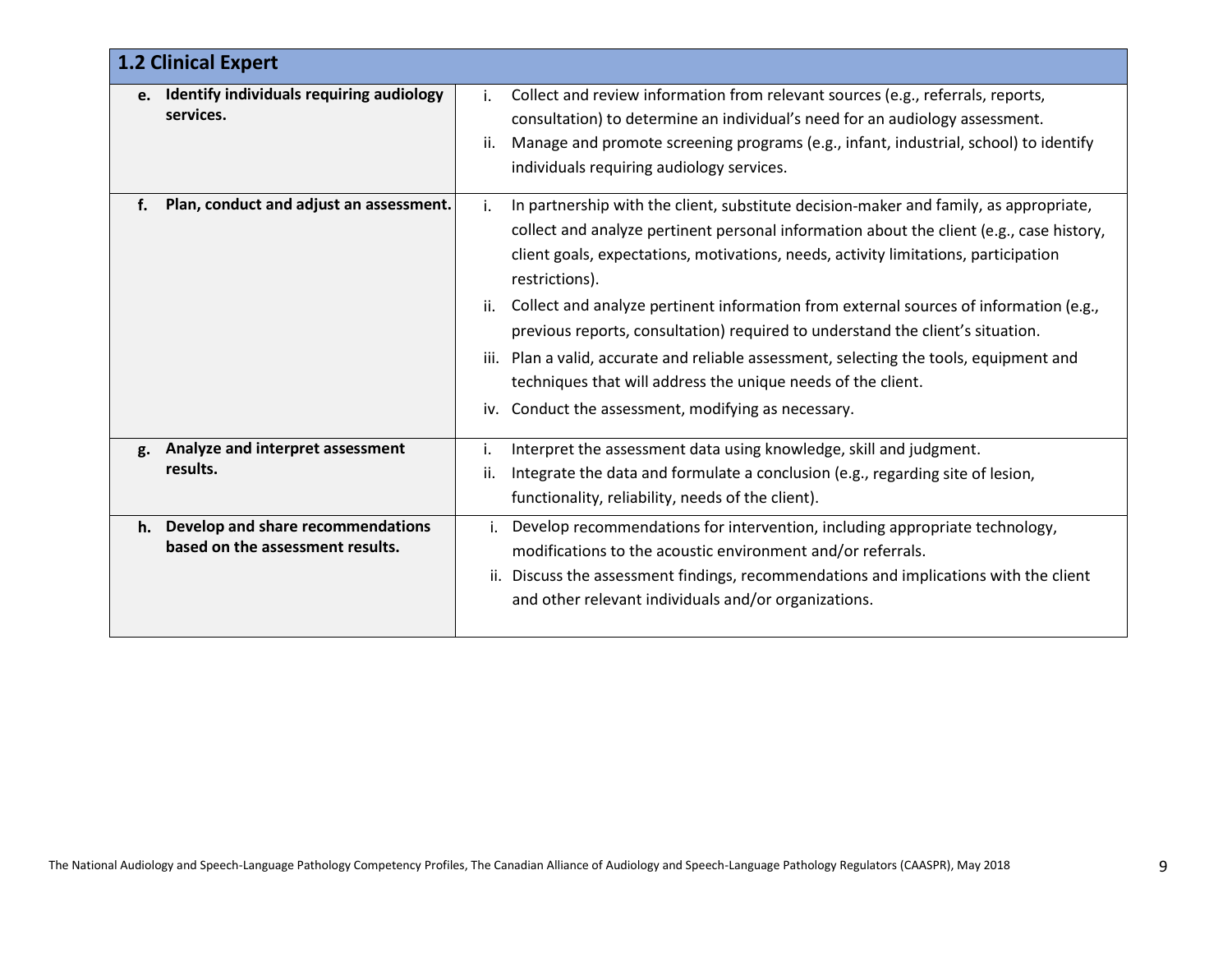| Develop a realistic, evidence-informed,<br>ι.<br>and measurable intervention plan. | Develop objectives for the intervention reflecting the client's goals, needs, values,<br>Τ.<br>expectations, and constraints.<br>Determine the resources and projected timelines required for the intervention.<br>ii.<br>iii.<br>Prioritize the intervention objectives.<br>Develop an evidence-informed intervention plan with direct and/or indirect service<br>iv.<br>delivery, as appropriate, to address the goals identified in the assessment.<br>Consult with others, as required.<br>v.<br>Identify and recommend alternative services for a client whose needs are beyond the<br>vi.<br>professional limitations of the audiologist.<br>Incorporate outcome measures into the intervention plan.<br>vii. |
|------------------------------------------------------------------------------------|---------------------------------------------------------------------------------------------------------------------------------------------------------------------------------------------------------------------------------------------------------------------------------------------------------------------------------------------------------------------------------------------------------------------------------------------------------------------------------------------------------------------------------------------------------------------------------------------------------------------------------------------------------------------------------------------------------------------|
| Implement intervention plan.                                                       | Prescribe technology, as appropriate to the client's needs.<br>Dispense technology safely and accurately, troubleshooting as necessary (including<br>ii.<br>verification and validation procedures).<br>Provide the client and appropriate caregivers with education, training, treatment and<br>iii.<br>counseling, as appropriate.<br>Manage and promote hearing conservation and hearing loss prevention programs.<br>İV.<br>Demonstrate the appropriate use of equipment, instruments, and/or devices.<br>٧.<br>Refer to other health care or educational professionals as required.<br>vi.                                                                                                                     |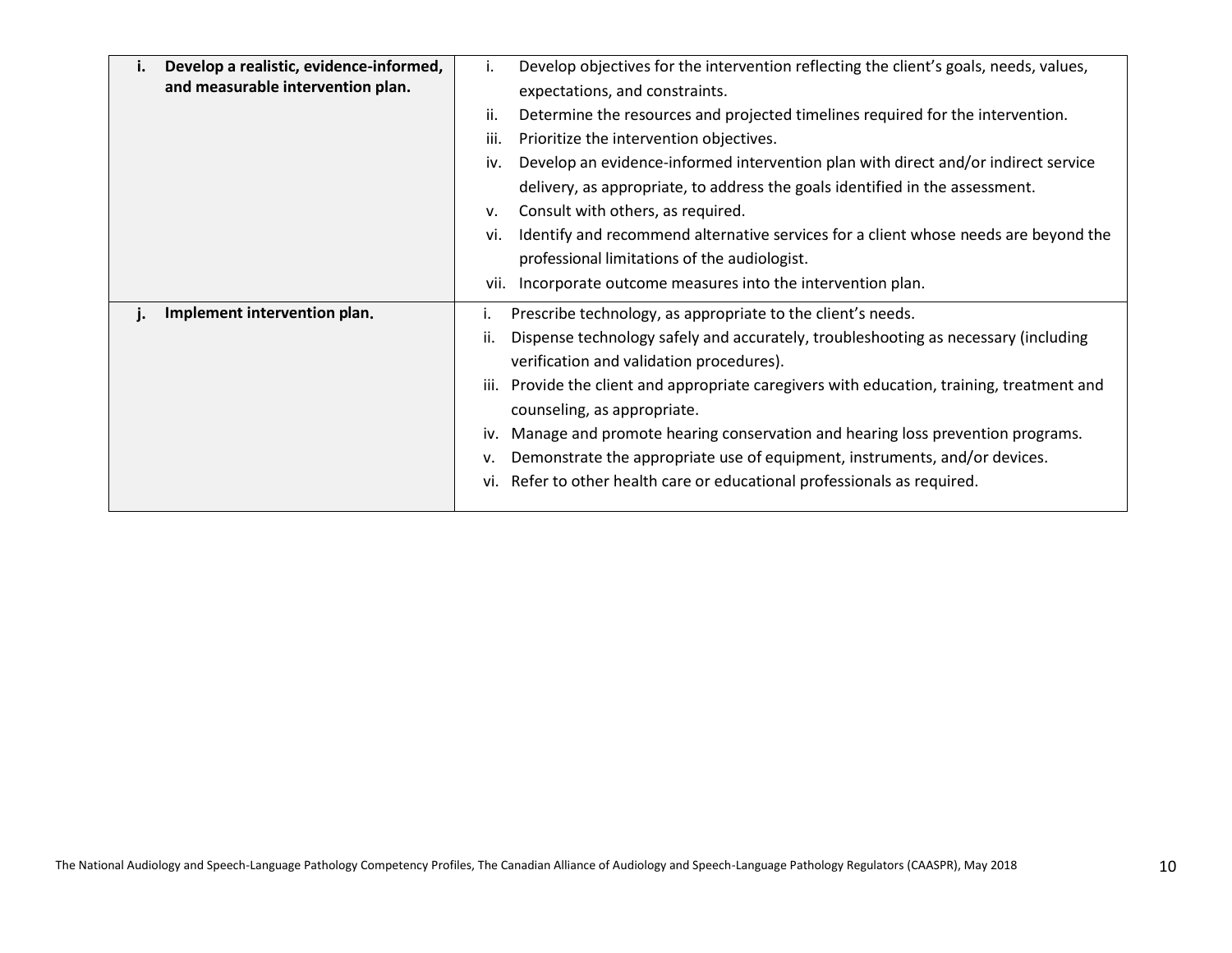| Monitor, adapt and/or redesign<br>k.<br>intervention plan based on the client's<br>responses and needs. | Evaluate the outcomes of the intervention on an ongoing basis.<br>Modify, limit or discontinue an intervention as appropriate.<br>II.<br>Consult with the client when considering a change in the course of action.<br>iii.<br>iv. Make referrals, and/or consult with other professionals, as required.                                                                                                                                                                                                                                                                      |
|---------------------------------------------------------------------------------------------------------|-------------------------------------------------------------------------------------------------------------------------------------------------------------------------------------------------------------------------------------------------------------------------------------------------------------------------------------------------------------------------------------------------------------------------------------------------------------------------------------------------------------------------------------------------------------------------------|
| Provide clinical direction and oversight<br>to support personnel.                                       | Incorporate support personnel in clinical care to meet the clinical objectives, as<br>appropriate to the clinical activity and jurisdiction.<br>Facilitate the integration of support personnel into the service model or employment<br>II.<br>context in a manner that is appropriate to their scope of practice.<br>Determine the capabilities of support personnel.<br>iii.<br>iv. Provide tasks to support personnel based on their competencies.<br>Provide the necessary training of support personnel.<br>vi. Monitor and review the performance of support personnel. |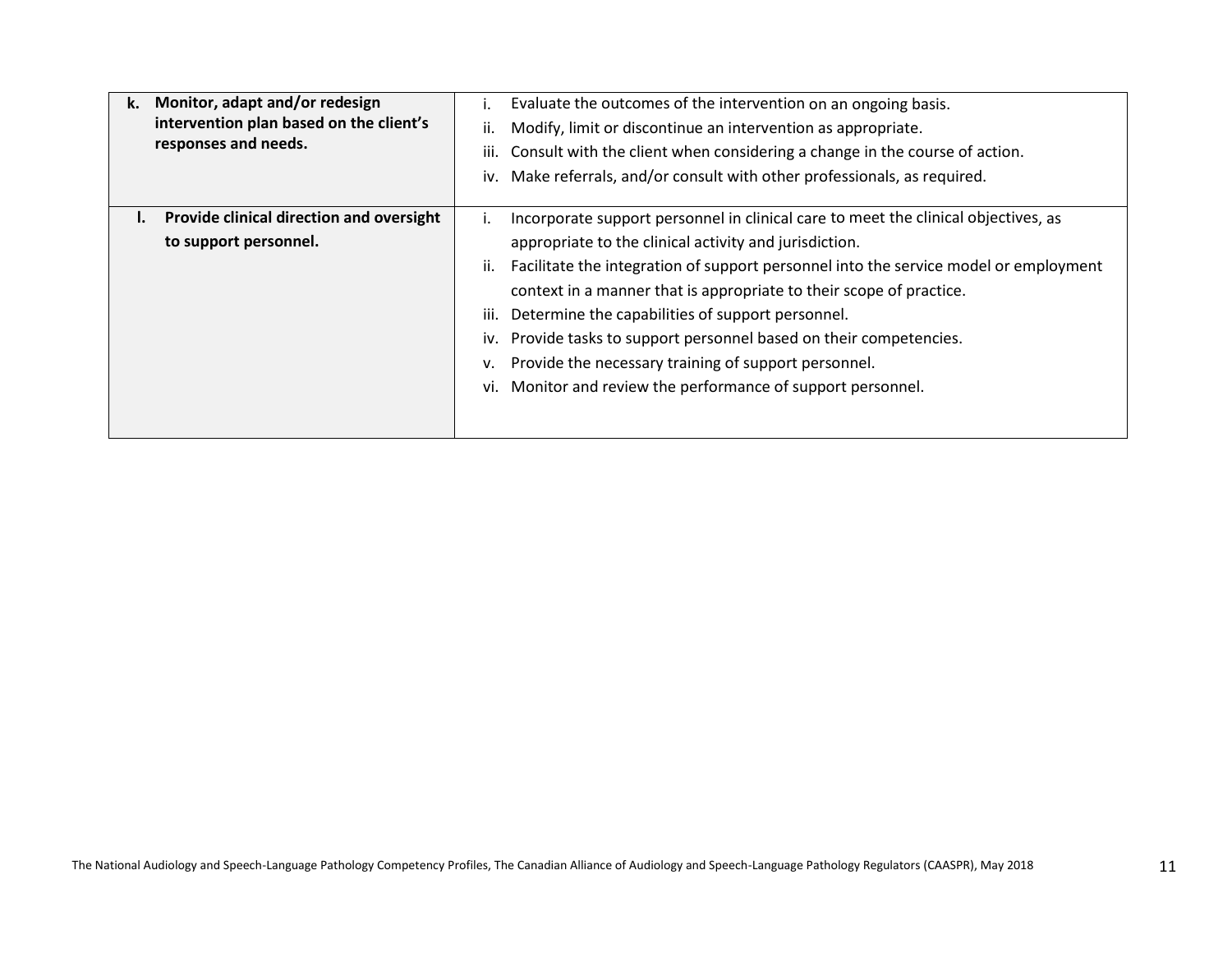# **2. Role of Communicator:**

Audiologists facilitate the therapeutic relationship and exchanges that occur before, during and after each encounter. The competencies of this role are essential for establishing rapport and trust, sharing information, developing a mutual understanding and facilitating a shared plan of client-centred care.

| <b>Essential Competencies</b>                                                             | <b>Sub-Competencies</b>                                                                                                                                                                                                                                                                                                                                                                                                                                                                                                                                                                                                                                                                                                                   |
|-------------------------------------------------------------------------------------------|-------------------------------------------------------------------------------------------------------------------------------------------------------------------------------------------------------------------------------------------------------------------------------------------------------------------------------------------------------------------------------------------------------------------------------------------------------------------------------------------------------------------------------------------------------------------------------------------------------------------------------------------------------------------------------------------------------------------------------------------|
| <b>Communicate respectfully and</b><br>а.<br>effectively using appropriate<br>modalities. | Use language appropriate to the client and context, taking into account age, culture,<br>Ι.<br>linguistic abilities, education level, cognitive abilities and emotional state.<br>Employ environmental and communication strategies to minimize barriers to successful<br>ii.<br>communication, including the use of appropriate modes of communication (e.g., oral,<br>non-verbal, written, electronic).<br>Mitigate language barriers by using translators/interpreters, as required.<br>iii.<br>Recognize and respond to the client's verbal and non-verbal communication.<br>iv.<br>Use strategies to facilitate a mutual understanding of shared information.<br>٧.<br>Participate respectfully in challenging conversations.<br>vi. |
| <b>Maintain client documentation.</b><br>$\mathbf{b}$ .                                   | Accurately document services provided and their outcomes.<br>ij.<br>Document informed consent.<br>Complete and disseminate documentation in a timely manner.<br>iii.<br>Comply with regulatory and legislative requirements related to documentation.<br>iv.                                                                                                                                                                                                                                                                                                                                                                                                                                                                              |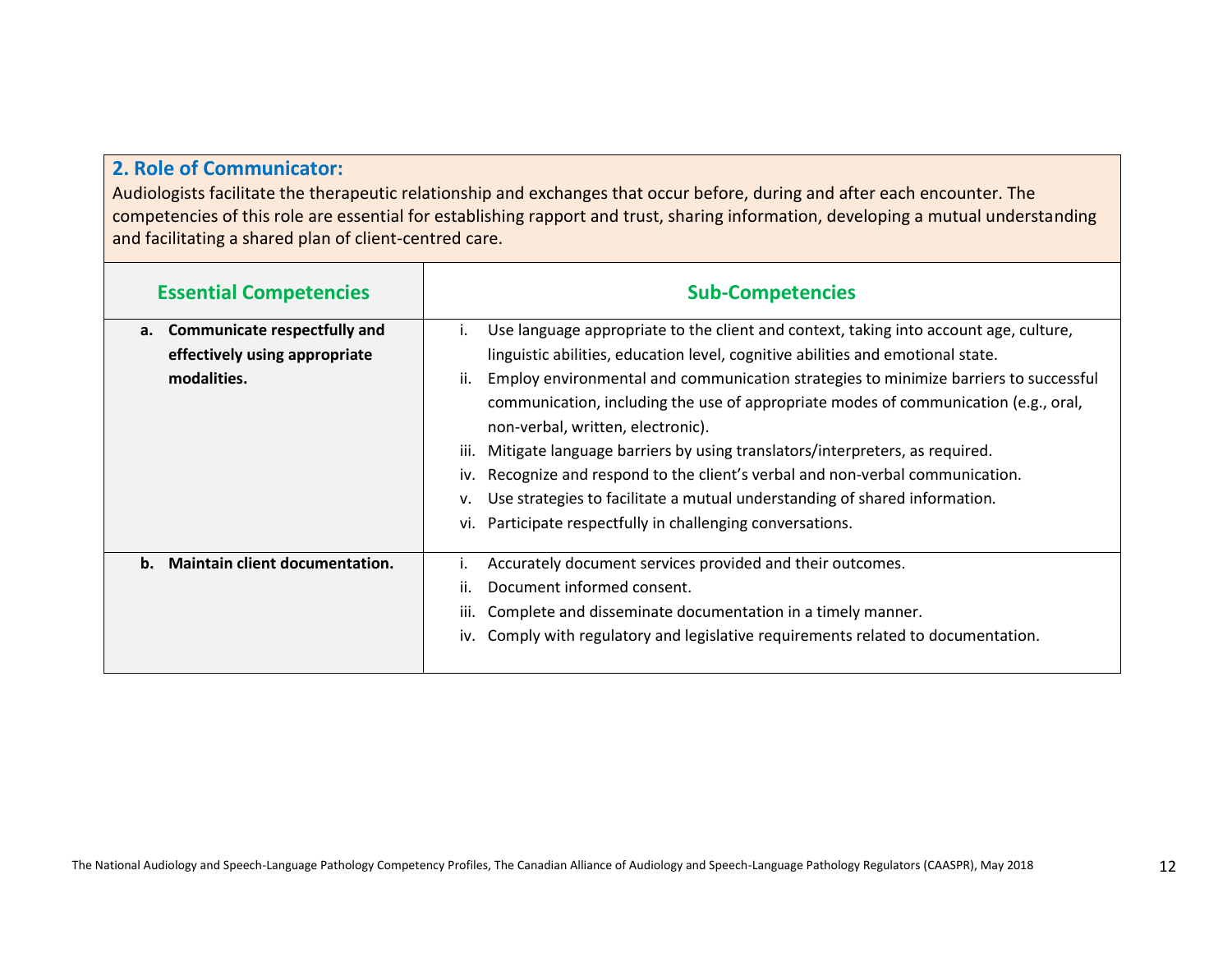### **3. Role of Collaborator:**

Audiologists seek out and develop opportunities to work effectively with other professionals, the client and their family, caregiver, significant others and/or the community to achieve optimal client-centred care as well as continuity of care when clients change providers and/or caregivers.

| <b>Essential Competencies</b>                 | <b>Sub-Competencies</b>                                                                      |
|-----------------------------------------------|----------------------------------------------------------------------------------------------|
| <b>Establish and maintain effective</b><br>a. | Collaborate with the client during all stages of care.                                       |
| collaborations to optimize client             | Interact effectively with all team members.<br>ii.                                           |
| outcomes.                                     | iii. Communicate one's professional roles, responsibilities and scope of practice in         |
|                                               | collaborative interactions with the client, caregivers and relevant professionals.           |
|                                               | iv. Recognize and respect the roles and perspectives of other individuals.                   |
|                                               | Manage misunderstandings, limitations and conflicts to enhance collaborative practice.<br>v. |
|                                               | vi. Facilitate transfer of care within and across professions.                               |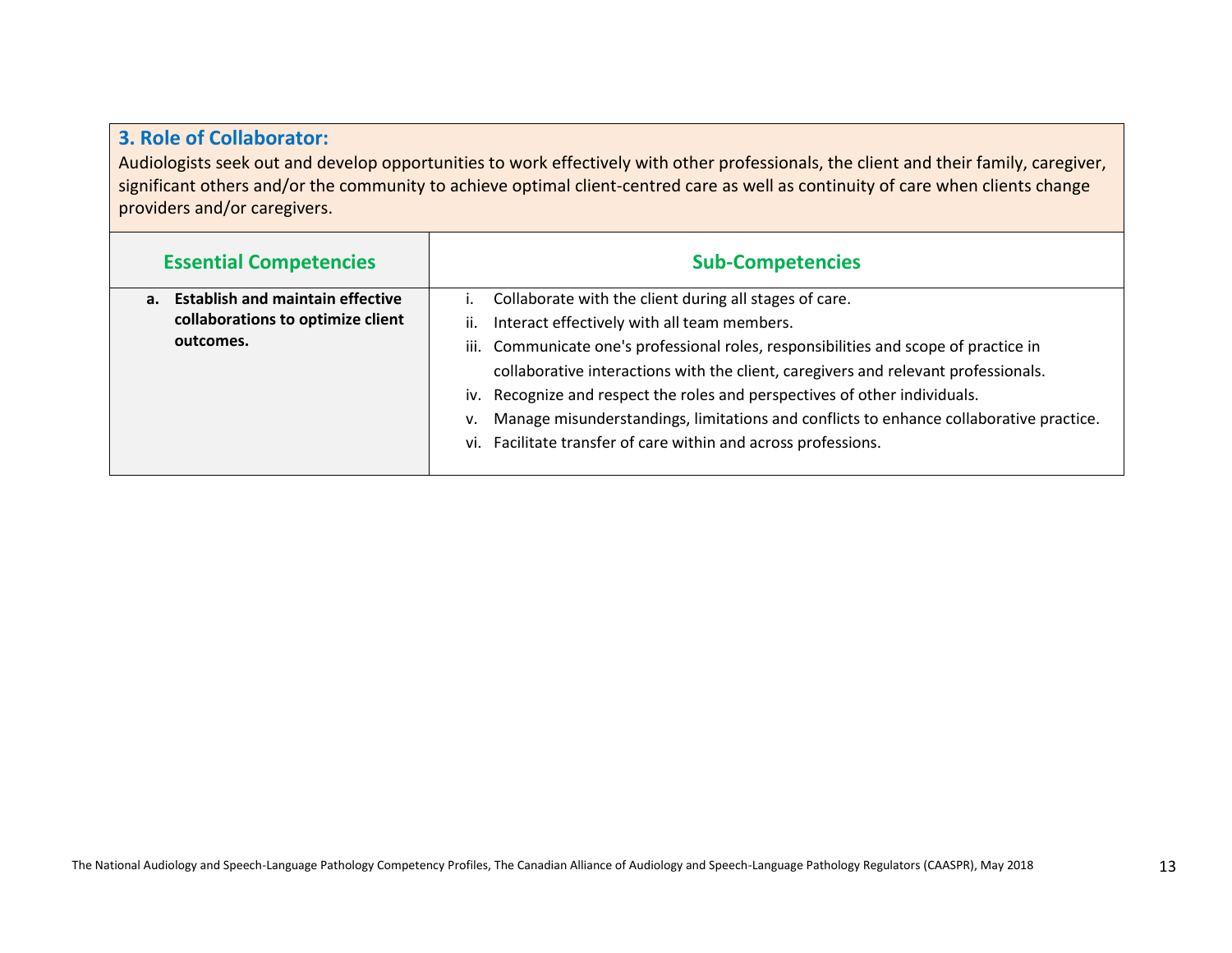## **4. Role of Advocate:**

Audiologists use their expertise to advance the health and well-being of a client by assisting them to navigate the healthcare or educational system and access support and resources in a timely manner.

| <b>Essential Competencies</b>                                                             | <b>Sub-Competencies</b>                                                                                                                                                                                                                                                                                                                                                      |
|-------------------------------------------------------------------------------------------|------------------------------------------------------------------------------------------------------------------------------------------------------------------------------------------------------------------------------------------------------------------------------------------------------------------------------------------------------------------------------|
| a. Advocate for necessary services<br>and resources that support an<br>individual client. | Identify and address the barriers that impede or prevent access to services and resources<br>$\mathbf{L}$<br>by the client, according to his or her goals.<br>Encourage the client's societal inclusion and participation.<br>ii.<br>Consult with the appropriate individual(s) and/or organization(s) to obtain available<br>iii.<br>services and resources for the client. |
| b. Provide information and support<br>to promote a client's self-<br>advocacy.            | Identify and provide information and tools to assist the client, or SDM to access services<br>and supports.<br>ii. Enable the client to identify and address barriers that impede or prevent access to services<br>and resources.                                                                                                                                            |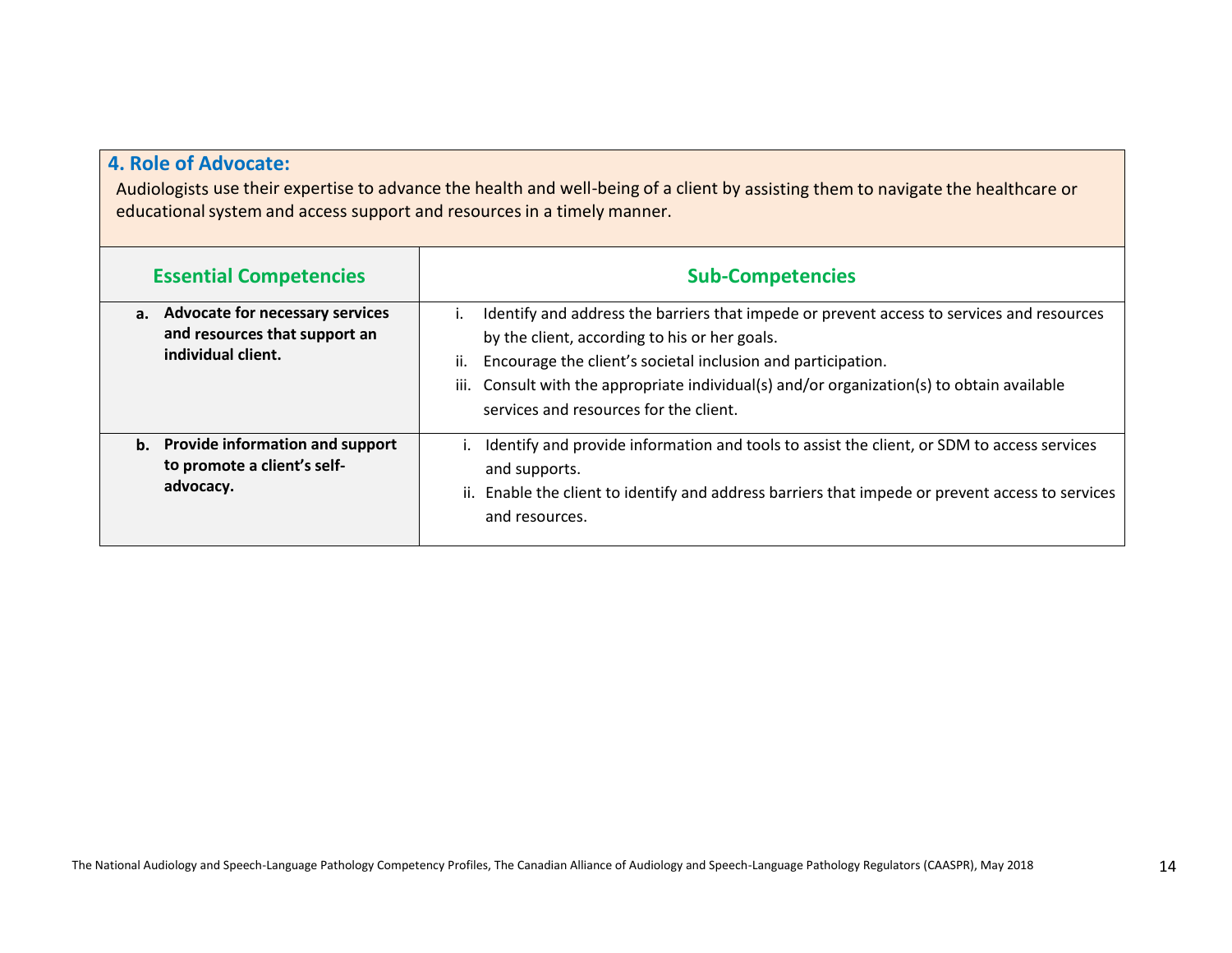### **5. Role of Scholar:**

Audiologists demonstrate a lifelong commitment to professional learning and self-reflection, as well as to the creation, dissemination, application and translation of current evidence-informed knowledge related to the profession of audiology.

| <b>Essential Competencies</b>                                                                             | <b>Sub-Competencies</b>                                                                                                                                                                                                                                                                                                                                             |
|-----------------------------------------------------------------------------------------------------------|---------------------------------------------------------------------------------------------------------------------------------------------------------------------------------------------------------------------------------------------------------------------------------------------------------------------------------------------------------------------|
| Maintain currency of professional<br>а.<br>knowledge and performance in<br>order to provide optimal care. | Identify one's own professional strengths and areas for development.<br>ii.<br>Determine one's own goals for competency development.<br>Develop a plan and implement strategies for continued development in all seven<br>iii.<br>competency roles.<br>Use appropriate resources to fulfill training needs (e.g., literature, continuing education,<br>mentorship). |
| Share professional knowledge<br>b.<br>with others.                                                        | Identify the need for education related to audiology services in other professionals, the<br>client and/or caregivers and the community.<br>Identify and adapt to the appropriate level of content for the audience.<br>ii.<br>iii. Provide information in an accessible manner to facilitate audience comprehension.                                               |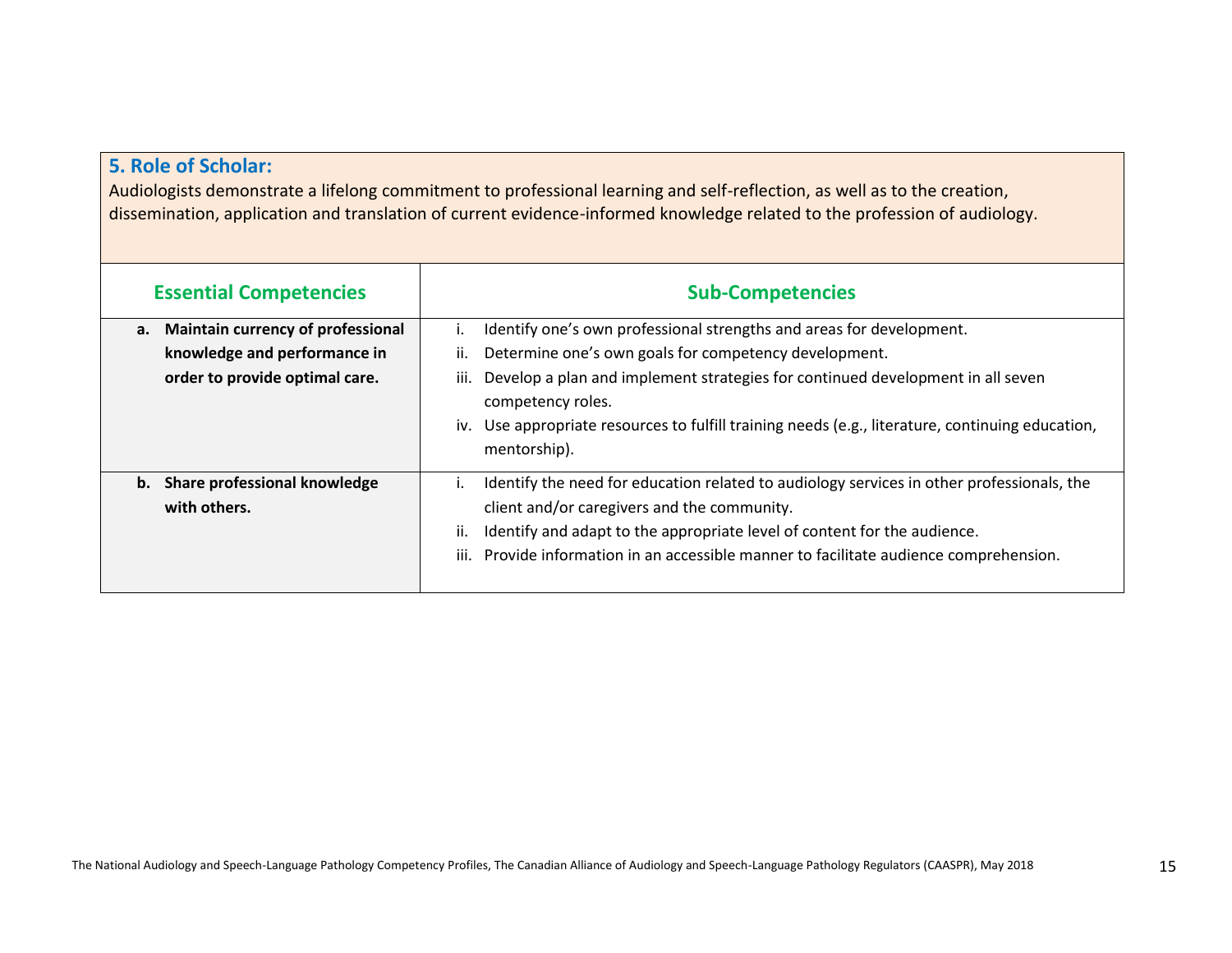# **6. Role of Manager:**

Audiologists are integral participants in decisions relating to the service provided to clients in the healthcare or educational system. The decision process may involve co-workers, resources and organizational tasks.

| <b>Essential Competencies</b>      | <b>Sub-Competencies</b>                                                                                                                                                                                                                                                                                                                                                                                                                                                                                                                                                                                                                                                          |
|------------------------------------|----------------------------------------------------------------------------------------------------------------------------------------------------------------------------------------------------------------------------------------------------------------------------------------------------------------------------------------------------------------------------------------------------------------------------------------------------------------------------------------------------------------------------------------------------------------------------------------------------------------------------------------------------------------------------------|
| Manage the clinical setting.<br>а. | Balance competing demands to manage time, caseload, resources and priorities.<br>Apply appropriate precautions, risk management and infection control measures, as<br>ii.<br>required.<br>iii. Ensure equipment, materials, instruments, and devices are regularly calibrated, up to<br>date and in good working condition, according to the required standards.<br>iv. Identify opportunities to improve practice models within workplace settings.<br>v. Participate in or lead quality improvement initiatives.<br>vi. Address problems in one's clinical setting that are related to provincial or national<br>accessibility standards for providing services to the public. |